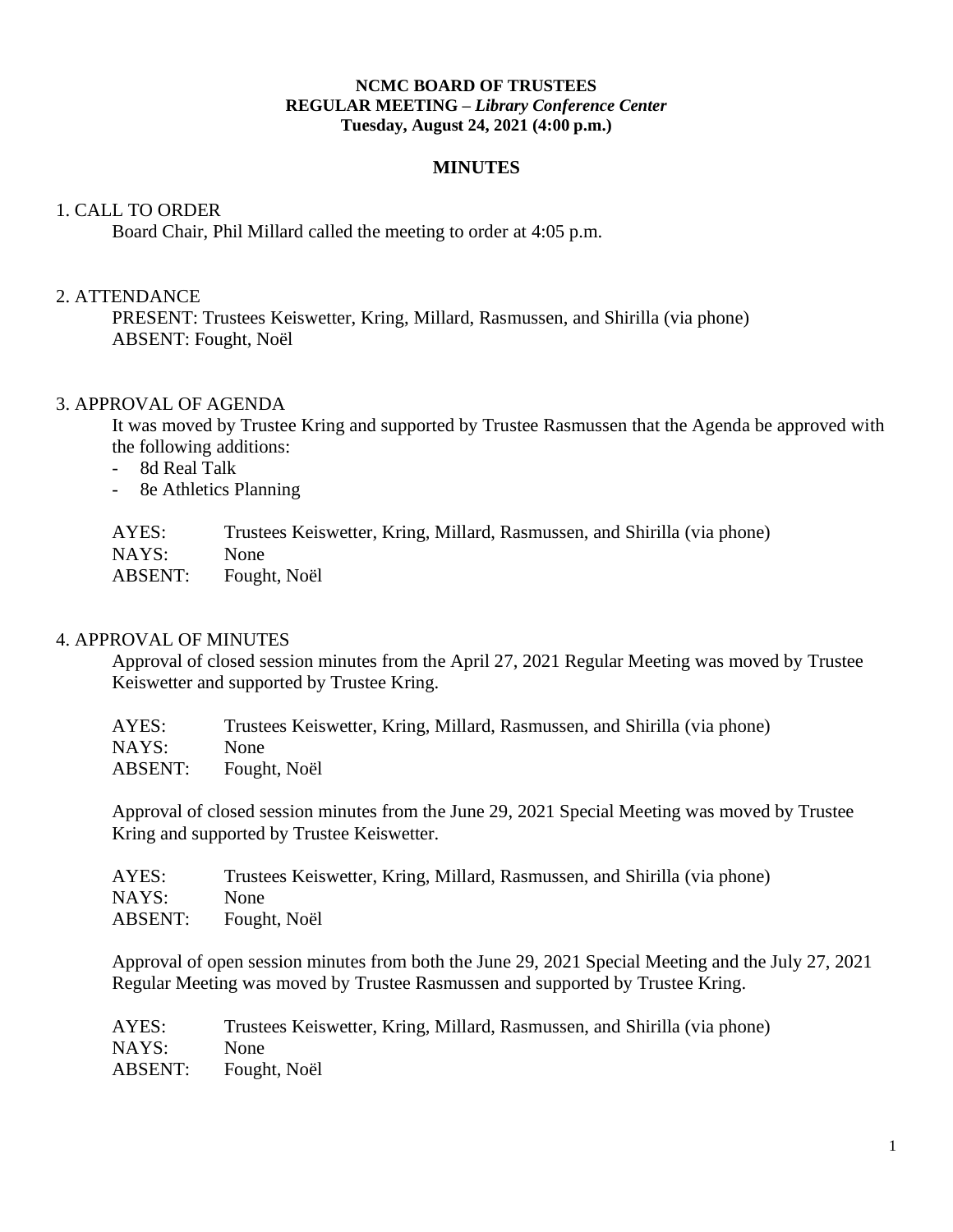## 5. COMMUNICATIONS

President Finley shared the following communications:

- a. Wednesday, Aug. 4 at 10 AM NCMC Cheboygan Center Ribbon Cutting
- b. Thursday, Aug. 5 at 10 AM Iron Belle (Bear River) Foot Bridge Ribbon Cutting
- c. Thursday, Aug. 19 at 5 PM NCMC Celebrates Grand Opening of New Borra Learning Center

## 6. SCHEDULED PUBLIC COMMENT

None.

## 7. FINANCIAL REPORT

Dr. Tom Zeidel, Vice President for Finance & Facilities, was asked by Trustee Rasmussen to provide a financial report for July 2021. Tom certified that the financials as of July 2021 are within the adopted tentative budget for 2021-22.

It was moved by Trustee Kring and supported by Trustee Keiswetter that the financial report and statement of bills be accepted as submitted.

AYES: Trustees Keiswetter, Kring, Millard, Rasmussen, and Shirilla (via phone) NAYS: None ABSENT: Fought, Noël

## 8. PRESIDENTS REPORTS

President Finley provided updates on the following items:

- a. Mechatronics Equipment in Tech Building
- b. Timberwolf Banners across campus
- c. HLC Assessment Academy activities
- d. Real Talk DEI Faculty Workshop
- e. Athletics Planning

## 9. COMMITTEE REPORTS

a. Personnel Committee

The Personnel Committee met on Tuesday, August 17, 2021 to review the draft of the Collective Bargaining Agreement (CBA) that has been ratified by the M.E.A/N.E.A (North Central Michigan College educational support professionals/custodial/maintenance/office union). After the review, the committee recommended approval of the draft without any changes.

Trustee Kring motioned and Trustees Keiswetter supported approval of the CBA from the M.E.A./N.E.A. The motion was unanimously approved by vote.

AYES: Trustees Keiswetter, Kring, Millard, Rasmussen, and Shirilla (via phone) NAYS: None ABSENT: Fought, Noël